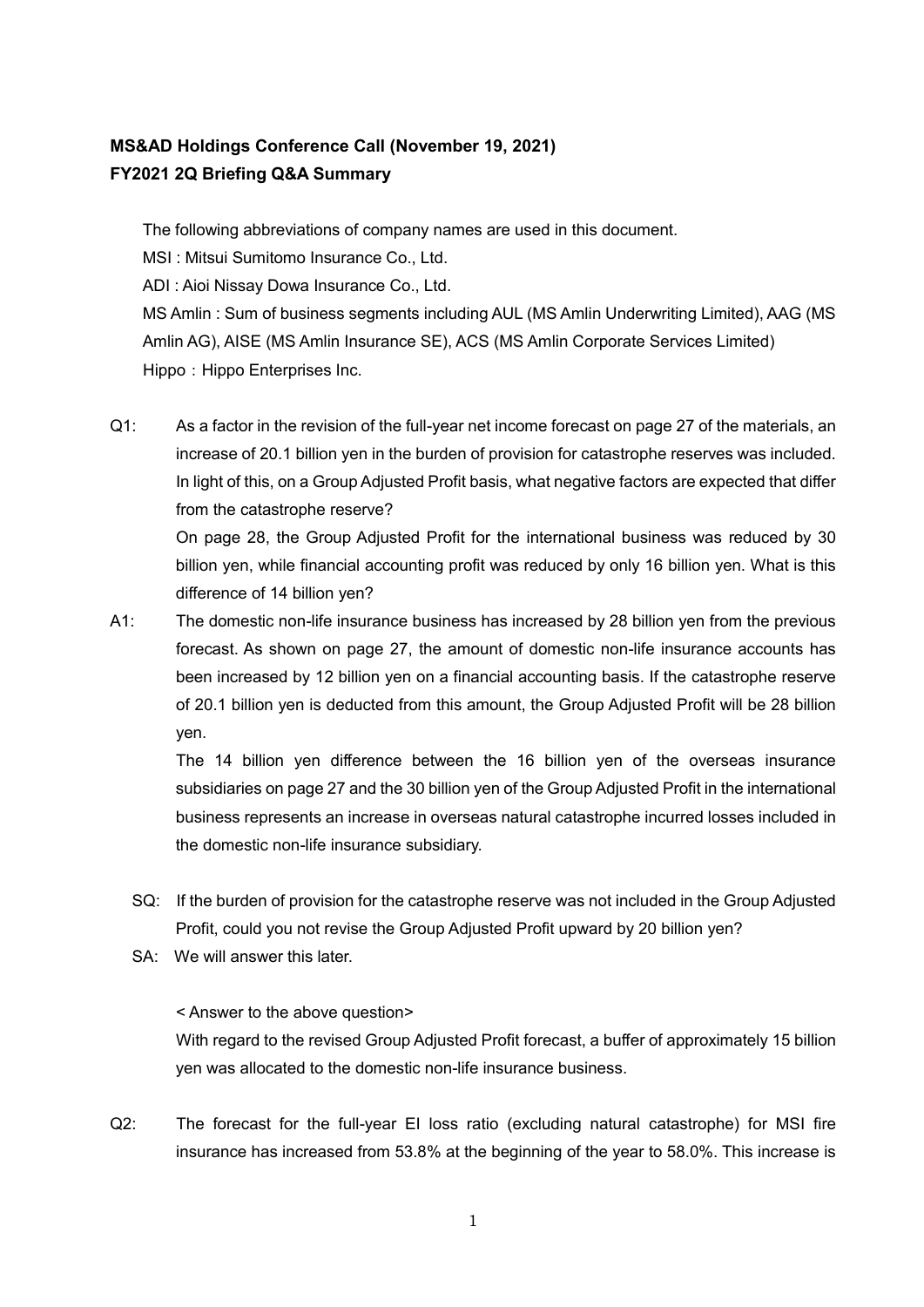quite large. What is the reason?

A2: In terms of results up to the first half of the fiscal year for both MSI and ADI, large losses, which were frequent in the previous fiscal year, decreased. However, in MSI's full-year forecast, losses from natural catastrophe and large losses overseas are included, and it is assumed that large losses, which were small in the first half of the fiscal year, will occur to some extent in the year.

In addition, while large losses decreased in the first half of the year, small losses have increased due to snowfalls and other factors in the previous fiscal year.

- Q3: Regarding the point that the underwriting result for the first year is a negative 1.6 billion yen in the profit breakdown of the full-year forecast on page 27 of the material, please tell me the reason why your company is moving in the opposite direction and making a slight correction, although other companies are largely looking at the amount of the reversal in the underwriting result for the first year. Is it related to the insurance lines?
- A3: The figure of a negative 1.6 billion yen in the underwriting result for the first fiscal year is the change from the beginning of the year, and the effect of the change in the balance in the first fiscal year is 38.2 billion yen. This is mainly due to the effects of the return of ADI's automobile insurance and MSI's personal accident insurance, which were accumulated last year. For automobile insurance, a certain increase in the loss ratio for the current fiscal year will result in a full recovery of the accumulated balance for the first year of the previous fiscal year. There may be differences in the assumption of how to place the return, but I don't know the situation of other companies. In addition, there may be differences in the impact at different companies in other lines.
- Q4: I think MS Amlin seems to be benefiting from the impact of hardening, but could you tell me why you are reducing your premium income forecast?
- A4: The main factor was the impact of foreign exchange rates. In particular, the dollar/pound exchange rate was stronger than at the beginning of the year. In addition to this, we have been able to increase insurance premium rates for underwriting policies due to the market hardening, but we have suspended underwriting policies that do not meet the premium level required by MS Amlin.
- Q5: Regarding MS Amlin's investment profit, I think it is small although there is a profit from FVTPL (accounting method where the market value is reflected in PL). Please tell me how much FVTPL is included.
- A5: Since most of MS Amlin's assets under management are FVTPL, which is accounted for at market value, price fluctuations are directly reflected in impairment gains and losses. The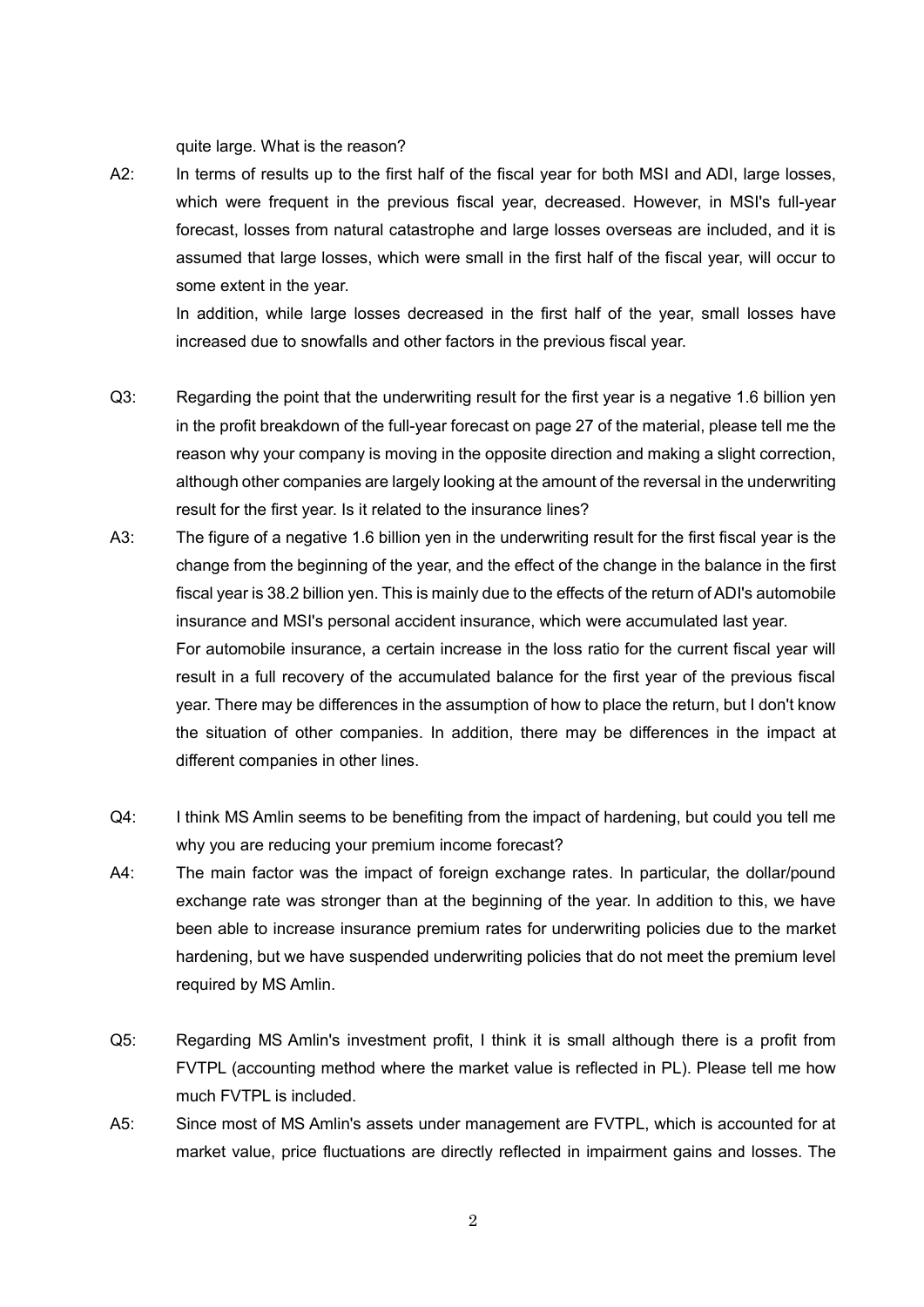decline in the full-year forecast for investment profit compared to the previous fiscal year was due to particularly favorable levels in the previous fiscal year.

As for the first half of the fiscal year, the profit reached the lowest level in March last year (the end of the first quarter on the local basis), and we started from a bad place, so we are up from the same period of the previous fiscal year. On the other hand, the second half of the current fiscal year is expected to be lower than the same period of the previous fiscal year, as the second half of the current fiscal year is viewed in a natural manner.

- Q6: Which lines at MS Amlin include COVID-19-related losses of 46 million pounds that are mentioned on page 37? From the second half of the year onward, are there any downside factors, such as the risk of litigation?
- A6: The status of direct underwriting policies has not changed significantly from the past, but reserves have been increased mainly for reinsurance ceded by major European insurance companies, taking into account payments and litigation status of direct insurers. The figure of 46 million pounds, including reserves for outstanding claims, is based on the recent court proceedings. Looking ahead to the second half of the fiscal year, we believe that there will be positive and negative factors and that there may be slight fluctuations, but we do not expect any significant changes.
- Q7: On page 37, MS Amlin's net premiums written for the current fiscal year is almost flat compared to the same period last year, while its earned premiums are significantly lower. This decrease in earned premiums in fiscal 2021 may be a result of the decrease in net premiums written until last fiscal year. Does this mean that from the next fiscal year onwards, if net premiums written increase, then earned premiums will also increase?
- A7: As you can see, the decrease in net premiums written to date has resulted in a significant decrease in earned premiums year-on-year. From this fiscal year, net premiums written have finally increased, and from next fiscal year onward, earned premiums are expected to increase gradually.
- Q8: When I look at the reports of insurance brokers, I feel that they are divided into those who say that the pace of rate hardening will not change and those who say it will slow down. To the extent possible, please let us know what your current outlook is for the revision of MS Amlin's premium rates from January next year.
- A8: While the hard market environment will continue in the next fiscal year, the pace of hardening is expected to slow somewhat. However, the trend of insurance premium rates will change significantly depending on the product line, region, and occurrence of losses. For example, I think that while the rate increase for the policies that had payments for Hurricane Ida is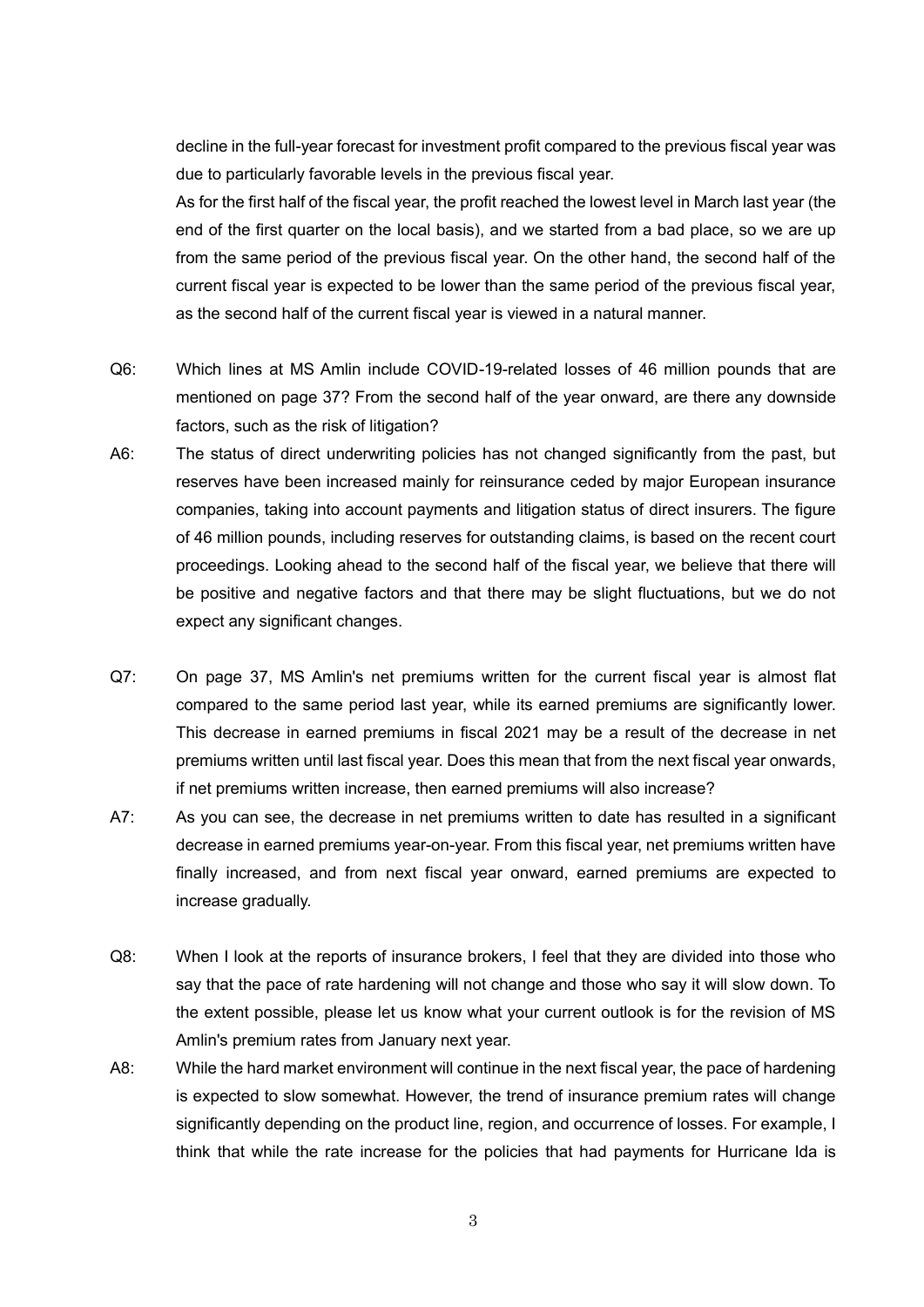expected in the next fiscal year, the rate increase of the policies without insurance payment in this fiscal year will be moderate. In our Group's plan for the next fiscal year, we assume that the rate increase will be gradual, and we have been able to raise the rate by about 10% this fiscal year, but I think we will set the rate at about 4% to 5% next fiscal year.

- Q9: Has the reinsurance payment amount for Hurricane Ida and European flood been finalized? Or is there a possibility of additional reinsurance claims from now on?
- A9: For reinsurance payments for overseas natural catastrophes, we hold hearings with direct insurance companies and others, and accumulate reserves at best estimates. There is a possibility of future fluctuations, but we do not expect any major fluctuations.
- Q10: What is the reason for raising the dividend while the Group Adjusted Profit is unchanged from the forecast at the beginning of the year, or conversely, for holding the share buy-back at 25 billion yen while the ESR continues to rise?
- A10: As November has passed this fiscal year, the status of natural catastrophes and other factors has become clear, and we have determined that the probability of achieving the initial Group Adjusted Profit forecast of 300 billion yen has become considerably higher, and we announced an increase in dividends. As expected at the beginning of the year, we believe that if we achieve our target of 300 billion yen, we will have sufficient capacity to increase the dividend.

Regarding the share buy-back, the 25 billion yen share buy-back is based on the return of 40 - 60% of the Group Adjusted Profit. Stock returns resulting from ESR exceeding the appropriate level of 180% to 220% are not included here. With regard to the utilization of capital that exceeds the appropriate level, we will give priority to the investment for future growth, and if there is no such investment, we will consider the return from stock.

- Q11: As for the impairment loss on securities at MSI, I think it was 19.4 billion yen in the first half and 20.7 billion yen in the full-year forecast. Hippo's stock price has been falling since October. What do you make of the additional risk of loss? Also, I understand that the business alliance itself is very important, but is it necessary for the business alliance to continue to hold this stock after the IPO?
- A11: As you pointed out, the stock price of Hippo is still weak, and the amount of impairment loss will change depending on the stock price at the end of March. With regard to our relationship with Hippo, as we develop new products for before and after insurance coverage under the CSV × DX strategy, we believe that Hippo's approach is very consistent with our Group's direction and that our underwriting know-how and product design will be beneficial. There may be a view that it is possible to form a business alliance without